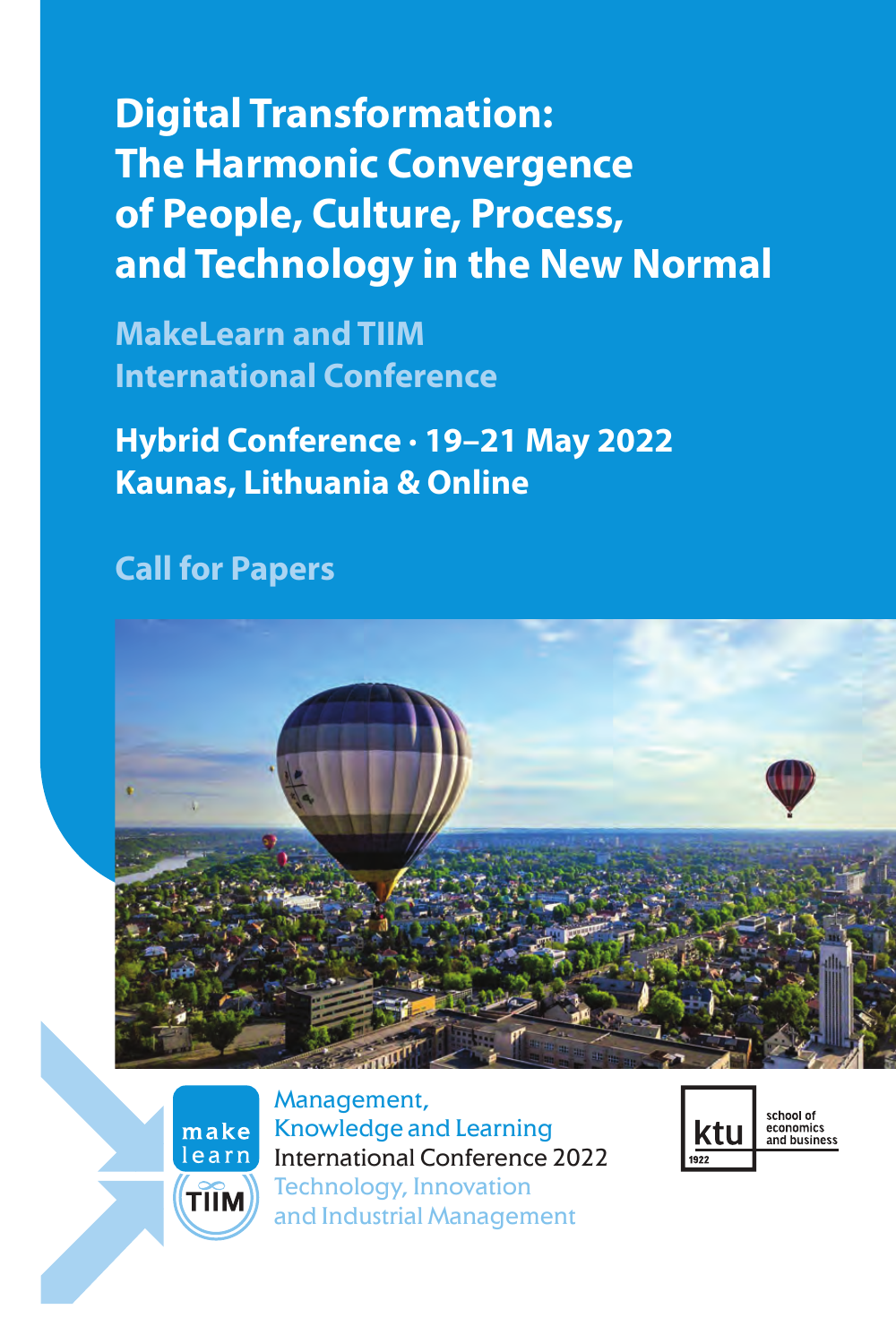### **Digital Transformation: The Harmonic Convergence of People, Culture, Process, and Technology in the New Normal**

**MakeLearn and TIIM International Conference Hybrid Conference · 19 2 –21 May 202 Kaunas, Lithuania & Online**

International School for Social and Business Studies, Slovenia, School of Economics and Business, Kaunas University of Technology, Lithuania, Maria Curie-Sklodowska University, Poland, and Kasetsart University, Thailand, and Pegaso International, Malta would like to cordially invite you to participate at the MakeLearn and TIIM International Conference 2022. Academics, scientists, professionals, managers and editors from all over the world will have the opportunity to share experience, bring new ideas, debate issues, and introduce their latest developments in the largely multidisciplinary fields of research embraced by the MakeLearn and TIIM scientific communities, from social, organizational and technological perspectives. MakeLearn & TIIM Conference the conference takes place in May, each year in a different European country or online.

MakeLearn & TIIM Conference encourages the sharing of most recent developments in the fields of management, economics, technology, and education. By including experiences and young academics and practitioners from all continents, it also encourages discussion and the exchange of knowledge between academia and businesses (formal sessions and social events) and offers a variety of publishing opportunities. This year's focus is on digital transformation leading to the new normal.

We look forward to receiving your contributions and kindly ask you to disseminate the call to other possible interested participants or institutions.

**Registration opens:** 15 October 2021 **Abstract submission due:** 15 April 2022 Full paper submission due: 15 April 2022 **Notification of paper acceptance:** 30 April 2022 **Final (revised) paper submission due:** 20 April 2022 **Conference dates:** 19–21 May 2022



Management, Knowledge and Learning International Conference 2022 Technology, Innovation and Industrial Management

## **makelearn.issbs.si**



Mednarodna fakulteta za družbene in poslovne študije International School for Social and Business Studies Celie · Slovenia · Europe



#### **Publishing Opportunities**

MakeLearn and TIIM conference enables scholars, researchers to participate with abstracts or full papers (published either in the conference proceedings or the selected sponsored scientific journal) reflecting their recent research results convergent with the conference theme. All submitted papers will be double-blind reviewed. Accepted abstracts and papers will be included in Conference Proceedings (digital edition) and published at econpapers.repec.org and www.toknowpress.net.

#### **Tracks**

Business, Economics, Education & Training, Technology & Innovation, Law & European Studies, Social Inclusion & Inspiration Economy, Sustainable Development, Expert Systems & Big Data Applications.

#### **Conference Location**

Kaunas was chosen as the European Capital of Culture 2022. In 2022, the city host more than 300 cultural events, of which 52 major international ones will take place in Kaunas City and Kaunas District.'

#### **Contact**

International School for Social and Business Studies Mariborska cesta 7, SI-3000 Celje, Slovenia Phone: +386 3 425 82 24 · Fax: +386 3 425 82 22 Email: makelearn@issbs.si









Kaunas 2022 European Capital of Culture

KASETSART